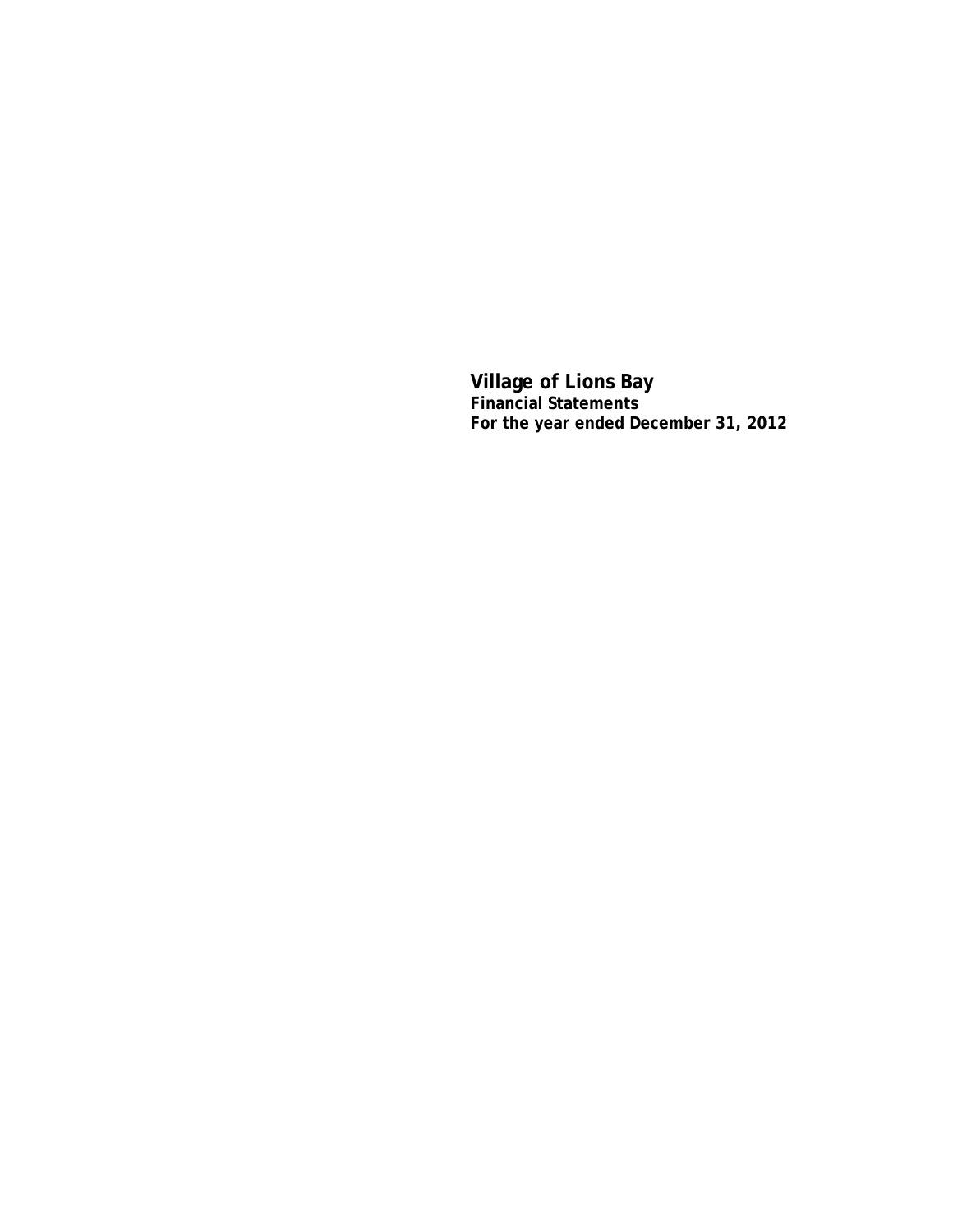## **Village of Lions Bay Financial Statements For the year ended December 31, 2012**

|                                                 | Contents       |
|-------------------------------------------------|----------------|
|                                                 |                |
| <b>Independent Auditor's Report</b>             | $\overline{2}$ |
| <b>Financial Statements</b>                     |                |
| <b>Statement of Financial Position</b>          | 3              |
| <b>Statement of Operations</b>                  | 4              |
| Statement of Change in Net Debt                 | 5              |
| <b>Statement of Cash Flows</b>                  | 6              |
| Summary of Significant Accounting Policies      | $7 - 8$        |
| Notes to Financial Statements                   | $9 - 13$       |
| Schedule 1 - Statement of Operations by Segment | 14             |
| Schedule 2 - General Departmental Expenses      | 15             |
| Schedule 3 - Tangible Capital Assets            | 16             |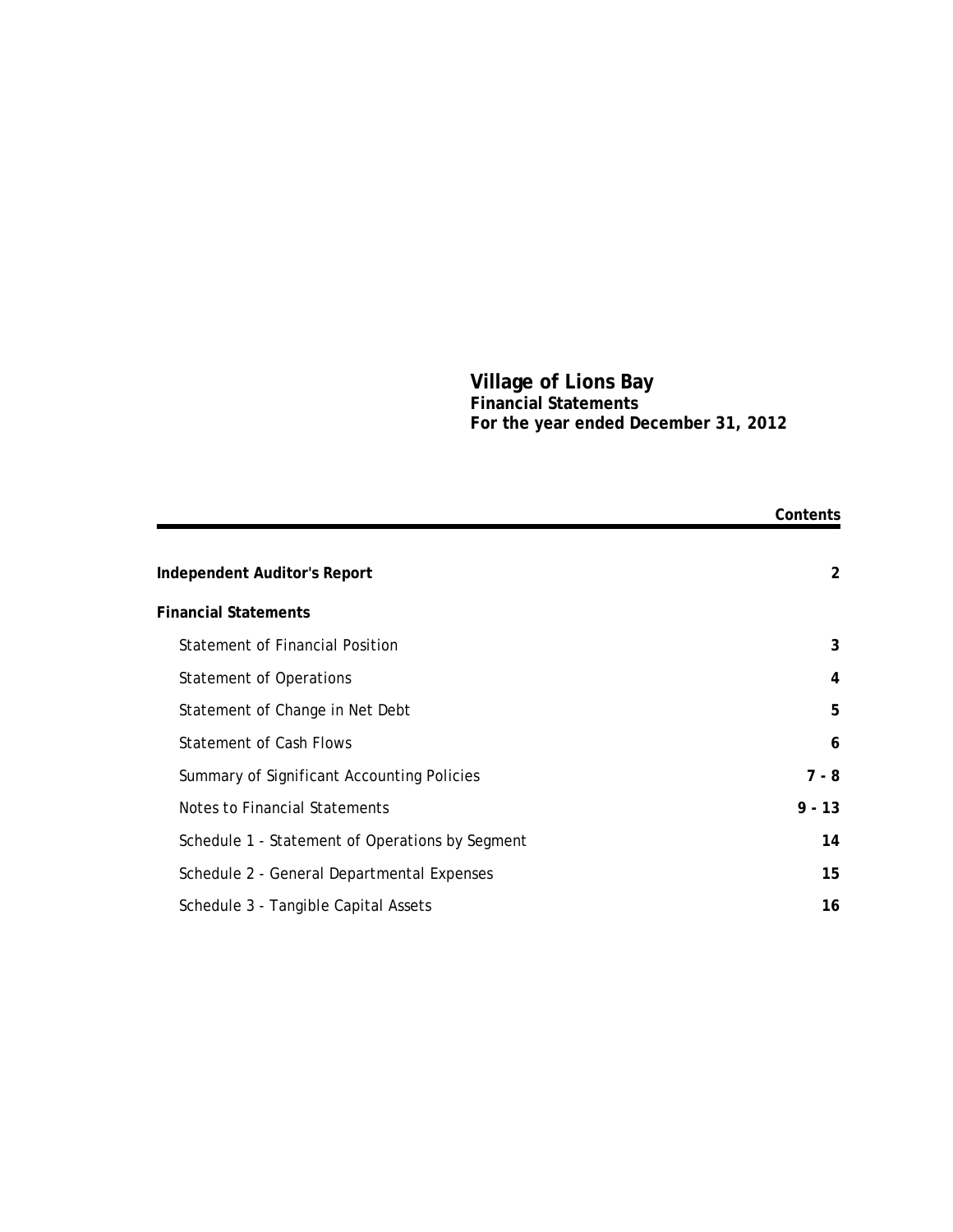

Tel: 604 688 5421 Fax: 604 688 5132 vancouver@bdo.ca **www.bdo.ca**

BDO Canada LLP 600 Cathedral Place 925 West Georgia Street Vancouver BC V6C 3L2 Canada

**Independent Auditor's Report**

### **To the Mayor and Councilors of the Village of Lions Bay**

We have audited the accompanying financial statements of the Village of Lions Bay, which comprise the Statement of Financial Position as at December 31, 2012, the Statements of Operations, Change in Net Debt and Cash Flows for the year then ended, and a summary of significant accounting policies, and other explanatory information.

## **Management's Responsibility for the Financial Statements**

Management is responsible for the preparation and fair presentation of these financial statements in accordance with Canadian public sector accounting standards, and for such internal control as management determines is necessary to enable the preparation of financial statements that are free from material misstatement, whether due to fraud or error.

#### **Auditor's Responsibility**

Our responsibility is to express an opinion on these financial statements based on our audit. We conducted our audit in accordance with Canadian generally accepted auditing standards. Those standards require that we comply with ethical requirements and plan and perform the audit to obtain reasonable assurance about whether the financial statements are free from material misstatement.

An audit involves performing procedures to obtain audit evidence about the amounts and disclosures in the financial statements. The procedures selected depend on the auditor's judgment, including the assessment of the risks of material misstatement of the financial statements, whether due to fraud or error. In making those risk assessments, the auditor considers internal control relevant to the entity's preparation and fair presentation of the financial statements in order to design audit procedures that are appropriate in the circumstances, but not for the purpose of expressing an opinion on the effectiveness of the entity's internal control. An audit also includes evaluating the appropriateness of accounting policies used and the reasonableness of accounting estimates made by management, as well as evaluating the overall presentation of the financial statements.

We believe that the audit evidence we have obtained is sufficient and appropriate to provide a basis for our audit opinion.

#### **Opinion**

In our opinion, the financial statements present fairly, in all material respects, the financial position of the Village of Lions Bay as at December 31, 2012 and the results of its operations and cash flows for the year then ended in accordance with Canadian public sector accounting standards.

SPS Canada LLP

Chartered Accountants

Vancouver, British Columbia May 9, 2013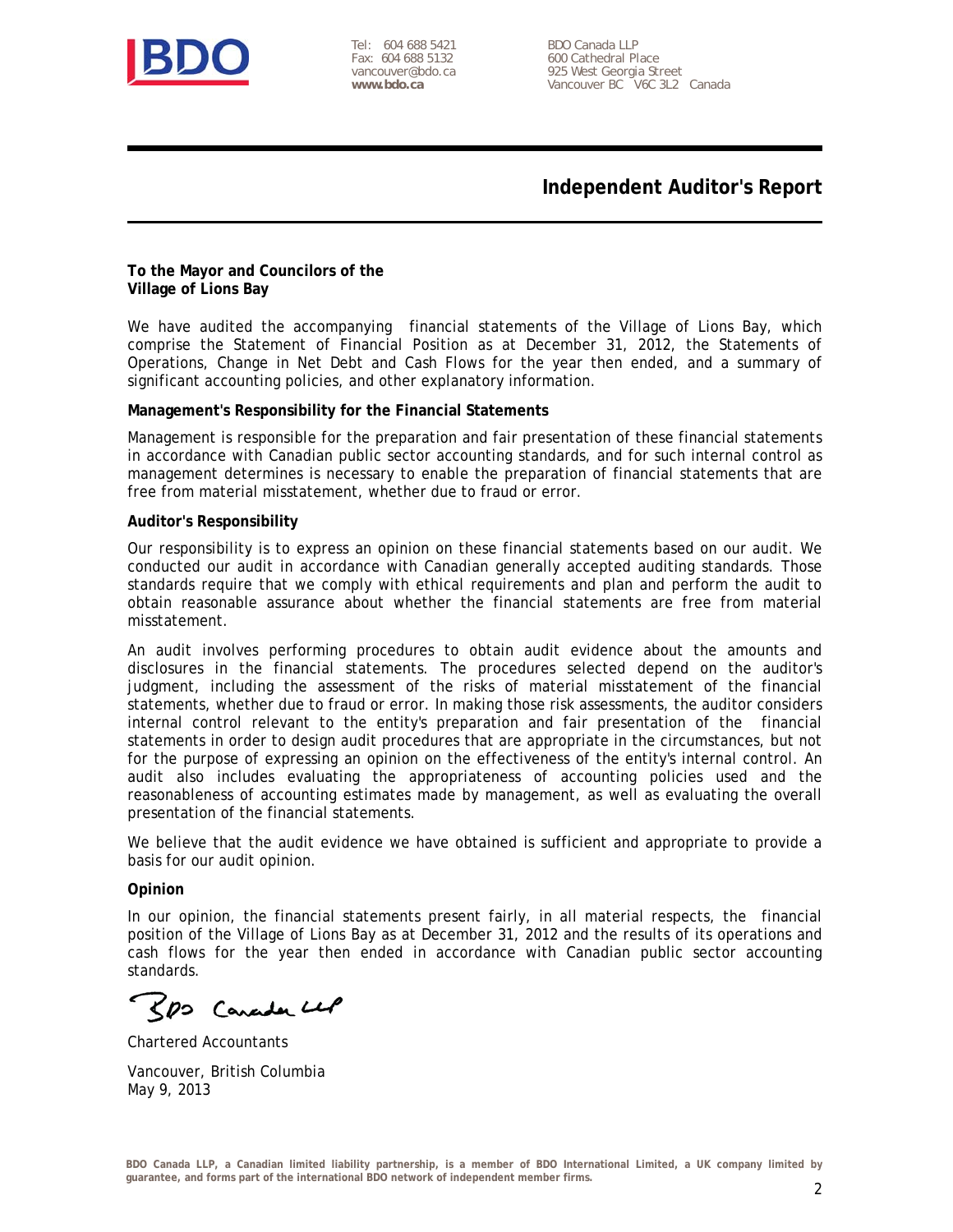# **Village of Lions Bay Statement of Financial Position**

| December 31                                                            | 2012             | 2011              |
|------------------------------------------------------------------------|------------------|-------------------|
|                                                                        |                  |                   |
| <b>Financial Assets</b>                                                |                  |                   |
| Cash and equivalents                                                   | \$1,119,439      | 260,691<br>\$     |
| Portfolio investments                                                  | 449,885          | 403,308           |
| Accounts receivable<br>Grant receivable - Province of British Columbia | 426,233<br>7,383 | 342,359<br>97,014 |
|                                                                        |                  |                   |
|                                                                        | 2,002,940        | 1,103,372         |
| Liabilities                                                            |                  |                   |
| Accounts payable                                                       | 276,094          | 174,194           |
| Deferred revenue (Note 1)                                              | 441,343          | 22,500            |
| Sick, overtime, wellness and vacation payable                          | 38,681           | 64,035            |
| Long term debt (Note 2)                                                | 1,504,594        | 1,562,633         |
|                                                                        | 2,260,712        | 1,823,362         |
| Net Debt                                                               | (257, 772)       | (719, 990)        |
|                                                                        |                  |                   |
| <b>Non-Financial Assets</b>                                            |                  |                   |
| Tangible capital assets (Note 4)                                       | 19,883,302       | 20,139,491        |
| Prepaid expenses                                                       | 6,221            | 4,003             |
|                                                                        | 19,889,523       | 20, 143, 494      |
|                                                                        |                  |                   |
| <b>Accumulated Surplus (Note 10)</b>                                   | \$19,631,751     | \$19,423,504      |

Approved by Council:

\_\_\_\_\_\_\_\_\_\_\_\_\_\_\_\_\_\_\_\_\_\_\_\_\_\_\_\_

\_\_\_\_\_\_\_\_\_\_\_\_\_\_\_\_\_\_\_\_\_\_\_\_\_\_\_\_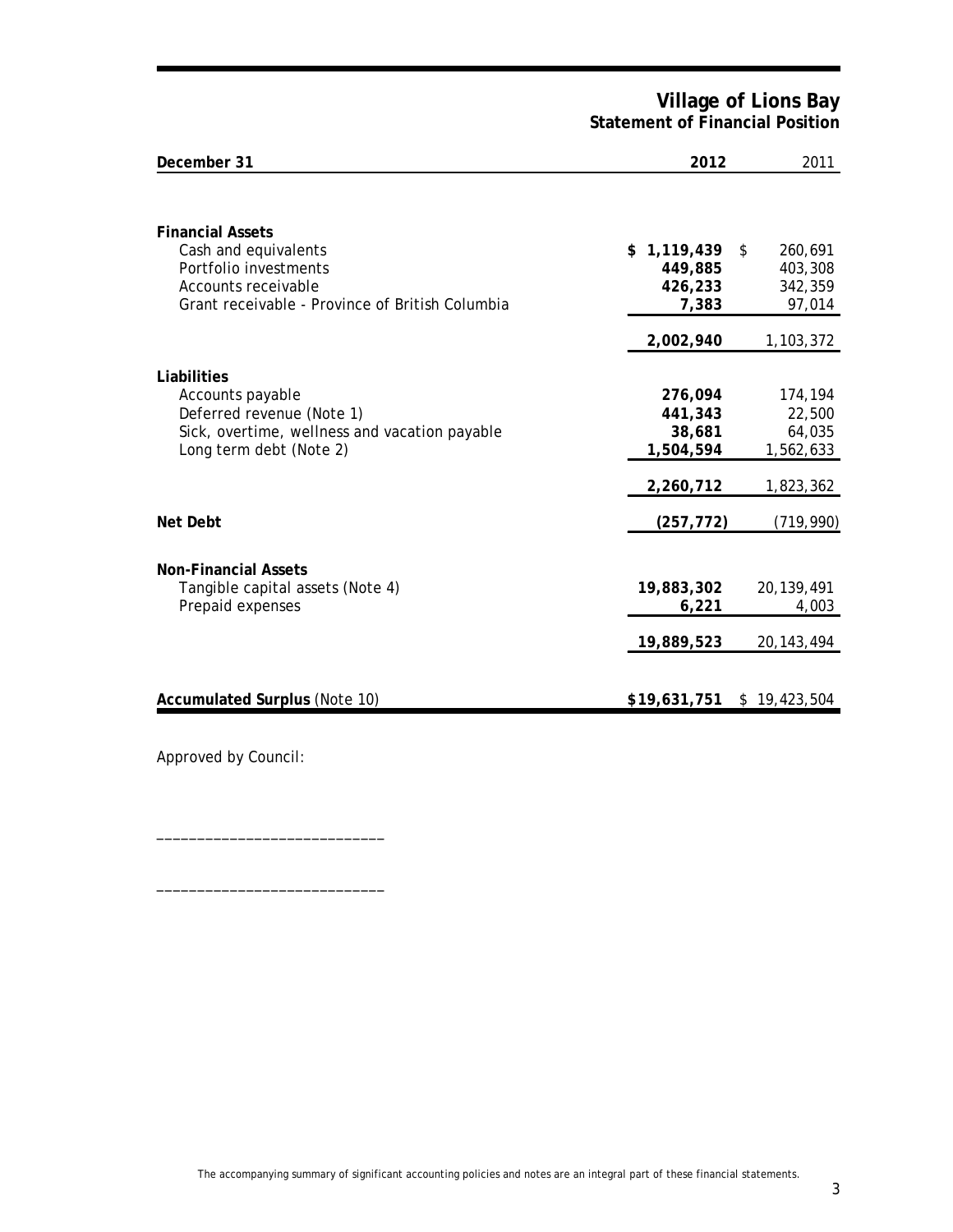# **Village of Lions Bay Statement of Operations**

| For the year ended December 31                                                                                                                                           | 2012<br>Actual                                          | 2012<br><b>Fiscal Plan</b>                                  | 2011<br>Actual                                              |
|--------------------------------------------------------------------------------------------------------------------------------------------------------------------------|---------------------------------------------------------|-------------------------------------------------------------|-------------------------------------------------------------|
|                                                                                                                                                                          |                                                         | (Note 7)                                                    |                                                             |
| Revenue                                                                                                                                                                  |                                                         |                                                             |                                                             |
| Taxation (Note 5)<br>Utility connection fees and user rates<br>Government grants<br>Sale of services<br>Other revenues                                                   | \$1,305,246<br>353,314<br>445,556<br>251,035<br>128,344 | 1,295,972<br>\$<br>353,914<br>762,267<br>257,039<br>198,640 | 1,272,086<br>\$<br>328,459<br>977,731<br>230,485<br>120,015 |
|                                                                                                                                                                          | 2,483,495                                               | 2,867,832                                                   | 2,928,776                                                   |
| <b>Expenses</b><br>General departmental expenses (Schedule 2)<br>Water system operations<br>Sewer system operations<br>Interest and bank charges<br>Amortization expense | 1,399,517<br>320,487<br>10,996<br>93,494<br>450,754     | 1,657,954<br>364,233<br>57,105                              | 1,563,159<br>680,536<br>35,856<br>86,797<br>451,832         |
|                                                                                                                                                                          | 2,275,248                                               | 2,079,292                                                   | 2,818,180                                                   |
| <b>Annual Surplus</b>                                                                                                                                                    | 208,247                                                 | 788,540                                                     | 110,596                                                     |
| Accumulated Surplus, beginning of year                                                                                                                                   | 19,423,504                                              | 19,423,504                                                  | 19,312,908                                                  |
| Accumulated Surplus, end of year                                                                                                                                         | \$19,631,751                                            | 20,212,044<br>\$                                            | \$19,423,504                                                |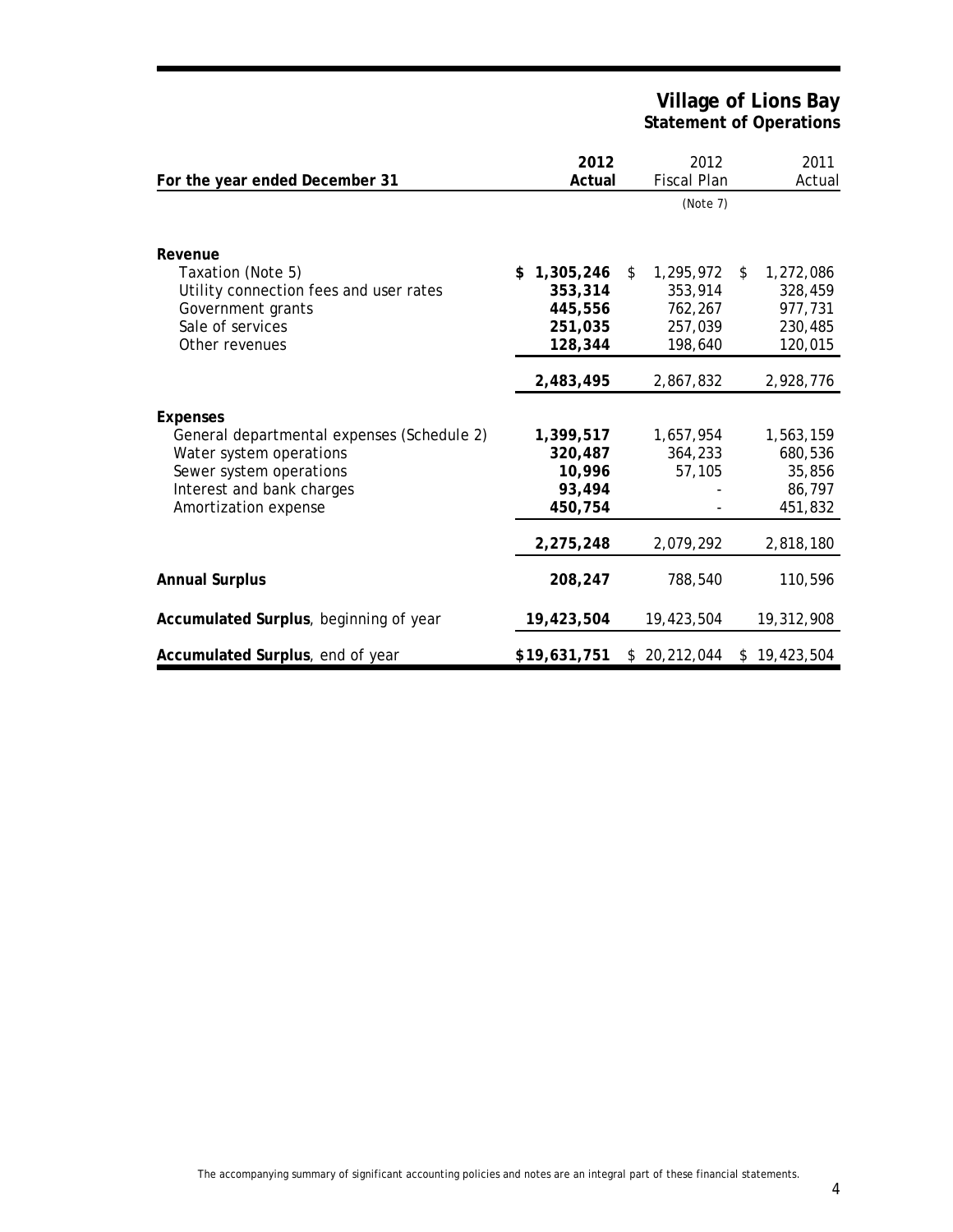# **Village of Lions Bay Statement of Change in Net Debt**

| For the year ended December 31                                                                                                                                                                                        |    | 2012<br>Actual                             | 2012<br><b>Fiscal Plan</b> |      | 2011<br>Actual                                |
|-----------------------------------------------------------------------------------------------------------------------------------------------------------------------------------------------------------------------|----|--------------------------------------------|----------------------------|------|-----------------------------------------------|
|                                                                                                                                                                                                                       |    |                                            | (Note 7)                   |      |                                               |
| Annual surplus                                                                                                                                                                                                        | \$ | 208,247                                    | \$<br>788,540              | \$   | 110,596                                       |
| Change in Tangible Capital Assets<br>Acquisition of tangible capital assets<br>Amortization of tangible capital assets<br>Gain on disposals of tangible capital assets<br>Proceeds on sale of tangible capital assets |    | (199, 833)<br>450,754<br>(4, 233)<br>9,500 | (832, 963)                 |      | (1, 740, 642)<br>451,832<br>(4, 384)<br>6,500 |
| Change in Other Non-Financial Assets<br>Acquisition of prepaid expenses                                                                                                                                               |    | (2, 217)                                   |                            |      | (3, 451)                                      |
| Change in net financial assets (debt) for the year                                                                                                                                                                    |    | 462,218                                    | (44, 423)                  |      | (1, 179, 549)                                 |
| Net financial assets (debt), beginning of year                                                                                                                                                                        |    | (719, 990)                                 | (719, 990)                 |      | 459,559                                       |
| Net financial assets (debt), end of year                                                                                                                                                                              | S  | $(257, 772)$ \$                            | (764, 413)                 | - \$ | (719,990)                                     |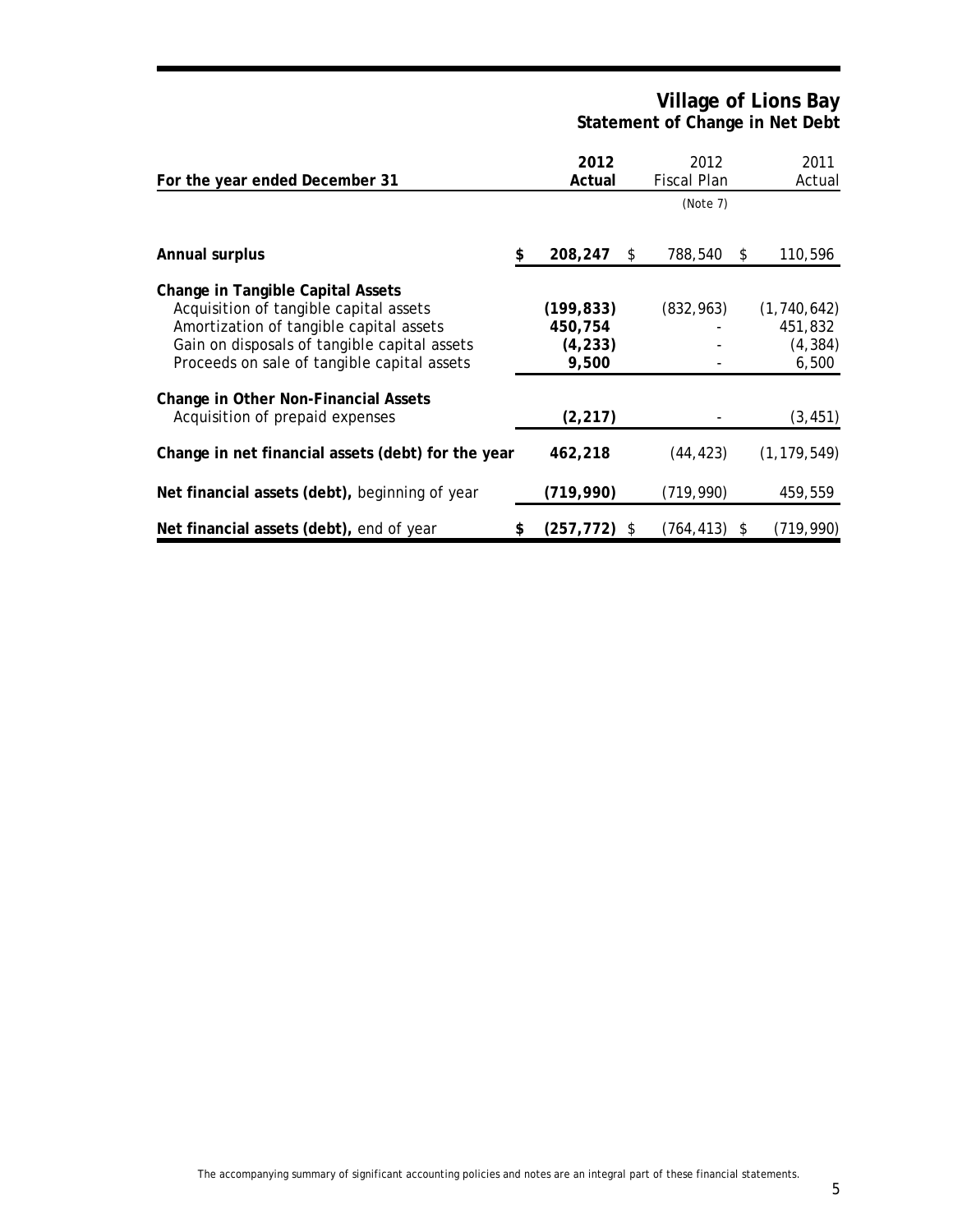**Village of Lions Bay Statement of Cash Flows**

| For the year ended December 31                                                                                                                                             | 2012                                                 | 2011                                                     |
|----------------------------------------------------------------------------------------------------------------------------------------------------------------------------|------------------------------------------------------|----------------------------------------------------------|
|                                                                                                                                                                            |                                                      |                                                          |
| Cash provided by (used in)                                                                                                                                                 |                                                      |                                                          |
| <b>Operating transactions</b><br>Annual surplus                                                                                                                            | \$<br>208,247                                        | \$<br>110,596                                            |
| Items not involving cash<br>Amortization expense<br>Gain on disposal of tangible capital assets                                                                            | 450,754<br>(4, 233)                                  | 451,832<br>(4, 384)                                      |
| Changes in non-cash operating balances<br>Accounts receivable<br>Deferred revenue<br>Accounts payable<br>Sick, overtime, wellness and vacation payable<br>Prepaid expenses | 5,754<br>418,843<br>101,902<br>(25, 354)<br>(2, 217) | 181,182<br>22,500<br>(105, 224)<br>(21, 137)<br>(3, 448) |
|                                                                                                                                                                            | 1,153,696                                            | 631,917                                                  |
| Capital transactions<br>Cash used to acquire tangible capital assets<br>Proceeds on sale of tangible capital assets                                                        | (199, 833)<br>9,500                                  | (1, 740, 642)<br>6,500                                   |
| Cash applied to capital transactions                                                                                                                                       | (190, 333)                                           | (1, 734, 142)                                            |
| Investing transactions<br>Redemption (purchase) of portfolio investments                                                                                                   | (46, 577)                                            | 1,120,908                                                |
| <b>Financing transactions</b><br>Repayment of long-term debt principal                                                                                                     | (58, 039)                                            | (64, 967)                                                |
| Increase (decrease) in cash and equivalents during the year                                                                                                                | 858,747                                              | (46, 284)                                                |
| Cash and equivalents, beginning of year                                                                                                                                    | 260,692                                              | 306,976                                                  |
| Cash and equivalents, end of year                                                                                                                                          | \$1,119,439                                          | \$<br>260,692                                            |
| Supplemental information:<br>Interest paid on long-term debt                                                                                                               | \$<br>93,494                                         | \$<br>86,797                                             |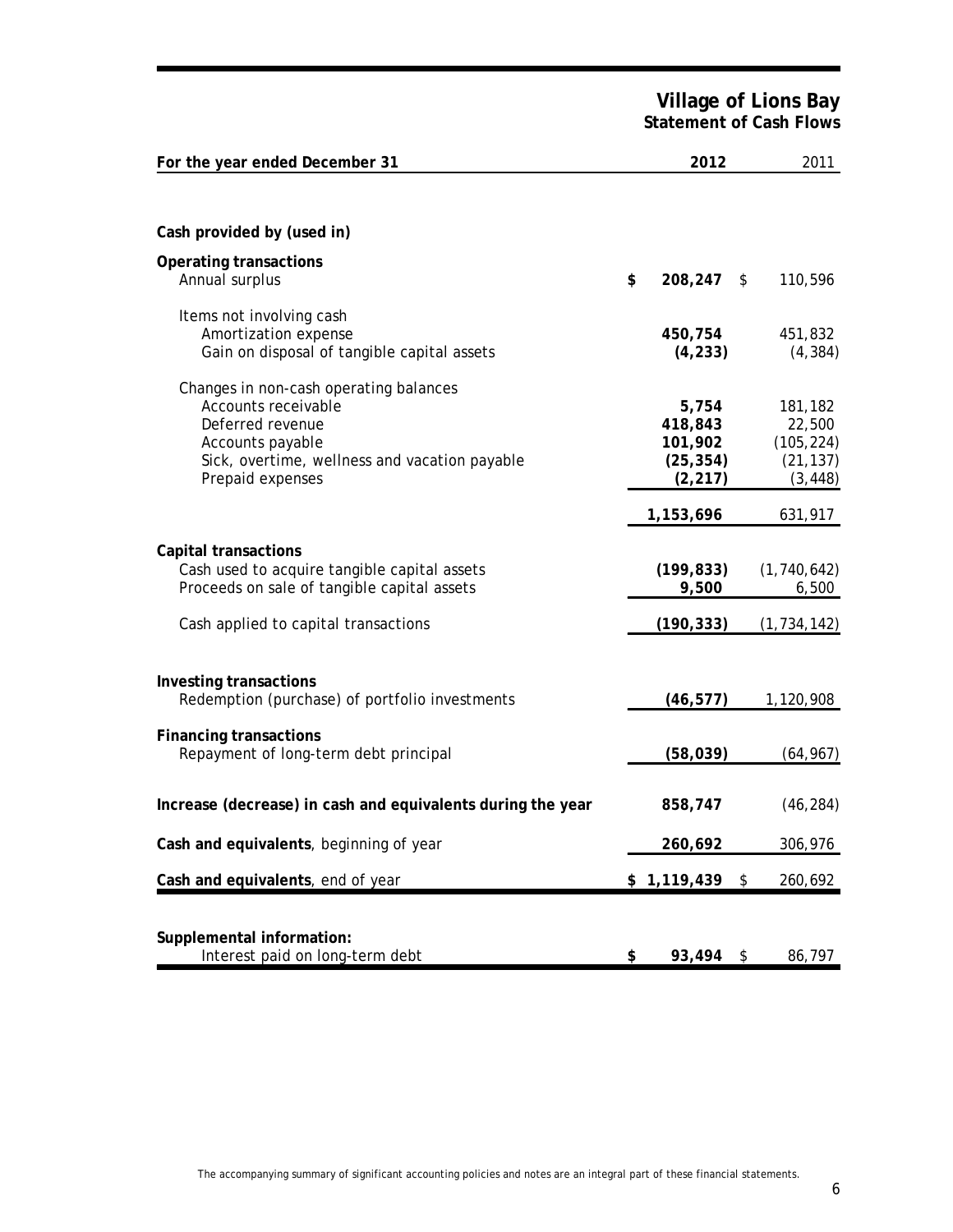# **Village of Lions Bay Summary of Significant Accounting Policies**

## **December 31, 2012**

The Village is a municipality in the province of British Columbia. The Village prepares its financial statements in accordance with Canadian public sector accounting standards for local government using guidelines developed by the Public Sector Accounting Board ("PSAB") of the Canadian Institute of Chartered Accountants.

| Basis of                          |                                                                                                                                                                                                                                                                                                         |                                              |
|-----------------------------------|---------------------------------------------------------------------------------------------------------------------------------------------------------------------------------------------------------------------------------------------------------------------------------------------------------|----------------------------------------------|
| Presentation                      | These financial statements include the accounts of all the funds of the<br>Village. Inter-fund transactions and balances have been eliminated.                                                                                                                                                          |                                              |
| Cash and Equivalents              | Cash and equivalents include bank balances and bank term deposits or<br>guaranteed income certificates with duration of less than three<br>months. All amounts are held at Canadian chartered banks and are<br>denominated in Canadian dollars.                                                         |                                              |
| <b>Portfolio Investments</b>      | Portfolio investments are recorded at cost and include bank term<br>deposits or guaranteed income certificates of duration between 3<br>months to a year.<br>Interest paid in the current year was at rates ranging from 1.60% to<br>1.70% per annum.                                                   | Amounts are denominated in Canadian dollars. |
| <b>Tangible Capital</b><br>Assets | Tangible capital assets are recorded at cost less accumulated                                                                                                                                                                                                                                           |                                              |
|                                   | amortization and are classified according to their functional use. Cost<br>includes all costs directly attributable to acquisition or construction of<br>the tangible capital asset including transportation costs, installation<br>costs, design and engineering fees, legal fees and site preparation |                                              |
|                                   | costs. Amortization is recorded on a straight-line basis over the<br>estimated life of the tangible capital asset commencing once the asset<br>is put into use. Contributed tangible capital assets are recorded at fair<br>value at the time of the contribution.                                      |                                              |
|                                   | Estimated useful lives of tangible capital assets are as follows:                                                                                                                                                                                                                                       |                                              |
|                                   | Land improvements<br><b>Buildings</b>                                                                                                                                                                                                                                                                   | 7 to 40 years<br>20 to 50 years              |
|                                   | Drainage                                                                                                                                                                                                                                                                                                | 25 to 40 years                               |
|                                   | Equipment, Furniture, and Vehicles                                                                                                                                                                                                                                                                      | 5 to 20 years                                |
|                                   | Infrastructure - water                                                                                                                                                                                                                                                                                  | 5 to 80 years                                |
|                                   | Infrastructure - sewer                                                                                                                                                                                                                                                                                  | 5 to 100 years                               |
|                                   | Roads                                                                                                                                                                                                                                                                                                   | 10 to 60 years                               |
|                                   | Other                                                                                                                                                                                                                                                                                                   | 5 to 60 years                                |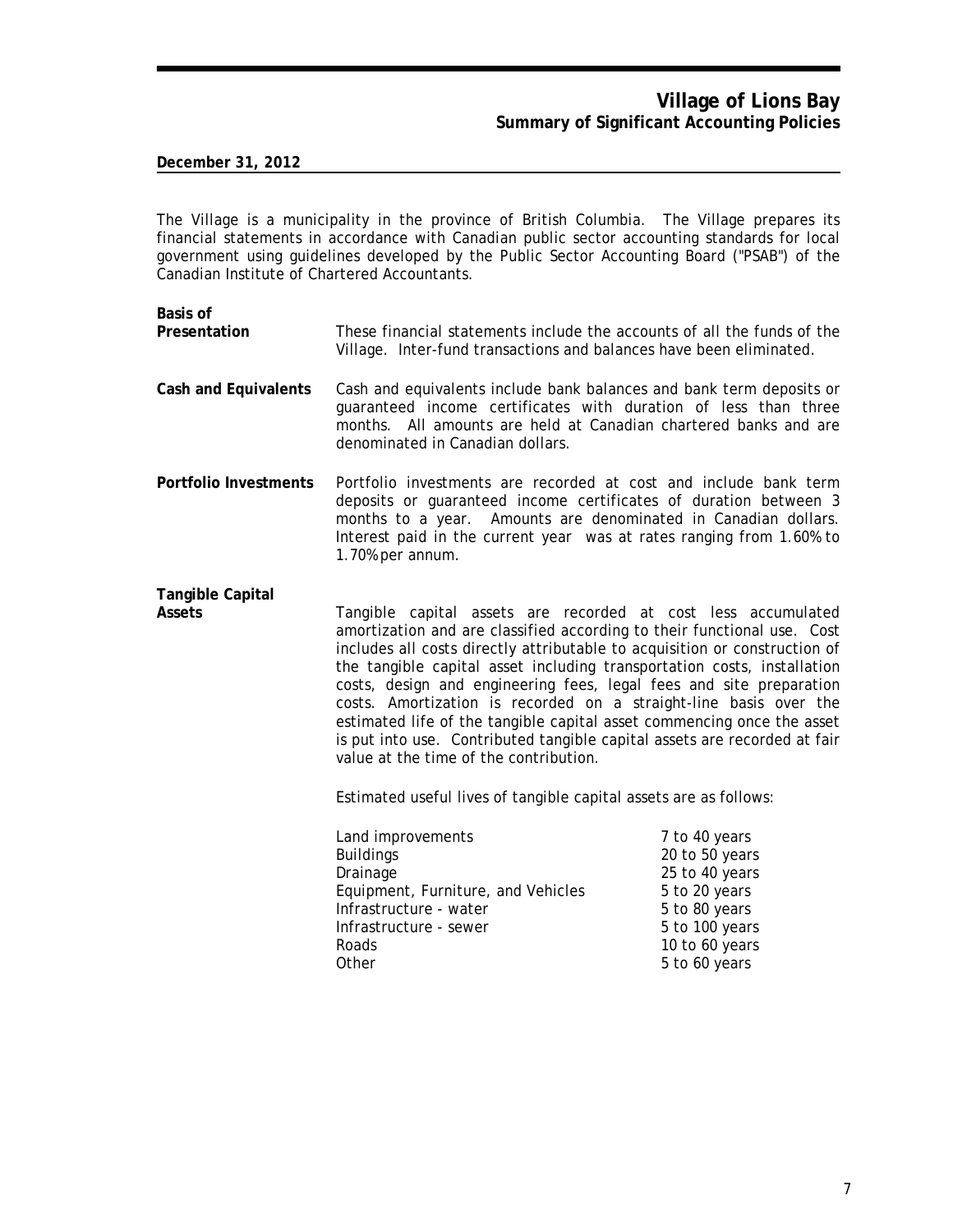# **Village of Lions Bay Summary of Significant Accounting Policies**

**December 31, 2012**

| <b>Revenue Recognition</b>   | Taxes and parcel taxes are recognized as revenue in the year they are<br>levied.                                                                                                                                                                                                                                                                                                                                                                                                                                                                                                                                               |
|------------------------------|--------------------------------------------------------------------------------------------------------------------------------------------------------------------------------------------------------------------------------------------------------------------------------------------------------------------------------------------------------------------------------------------------------------------------------------------------------------------------------------------------------------------------------------------------------------------------------------------------------------------------------|
|                              | Through the British Columbia Assessments appeal process, taxes may<br>be adjusted by way of supplementary roll adjustments. The effects of<br>these adjustments on taxes are recognized at the time they are<br>awarded. Levies imposed by other taxing authorities are not included<br>as taxes for municipal purposes. Levies imposed for Regional District<br>services and other taxing authorities are not included.                                                                                                                                                                                                       |
|                              | Charges for sewer and water usage are recorded as user fees.<br>Connection fee revenues are recognized when the connection has been<br>established.                                                                                                                                                                                                                                                                                                                                                                                                                                                                            |
|                              | Sales of service and other revenue is recognized on an accrual basis.                                                                                                                                                                                                                                                                                                                                                                                                                                                                                                                                                          |
| Use of Estimates             | The preparation of financial statements in accordance with Canadian<br>public sector accounting standards requires management to make<br>estimates and assumptions that affect the reported amounts of assets<br>and liabilities at the date of the financial statements, and the reported<br>amounts of revenues and expenses during the reporting period. Actual<br>results could differ from management's best estimates as additional<br>information becomes available in the future. A significant area<br>requiring management estimates relates to the useful life of tangible<br>assets for amortization calculations. |
| <b>Financial Instruments</b> | The Village's financial instruments consist of cash and equivalents,<br>portfolio investments, accounts receivable, grant receivable, accounts<br>payable and long-term debt.<br>Unless otherwise noted, it is<br>management's opinion that the Village is not exposed to significant<br>interest, currency or credit risk arising from these financial<br>instruments.                                                                                                                                                                                                                                                        |
| Deferred Revenue             | Funds received for specific purposes which are externally restricted by<br>legislation, regulation or agreement and are not available for general<br>municipal purposes are accounted for as deferred revenue on the<br>statement of financial position. The revenue is recognized in the<br>statement of operations in the year in which it is used for the specified<br>purpose.                                                                                                                                                                                                                                             |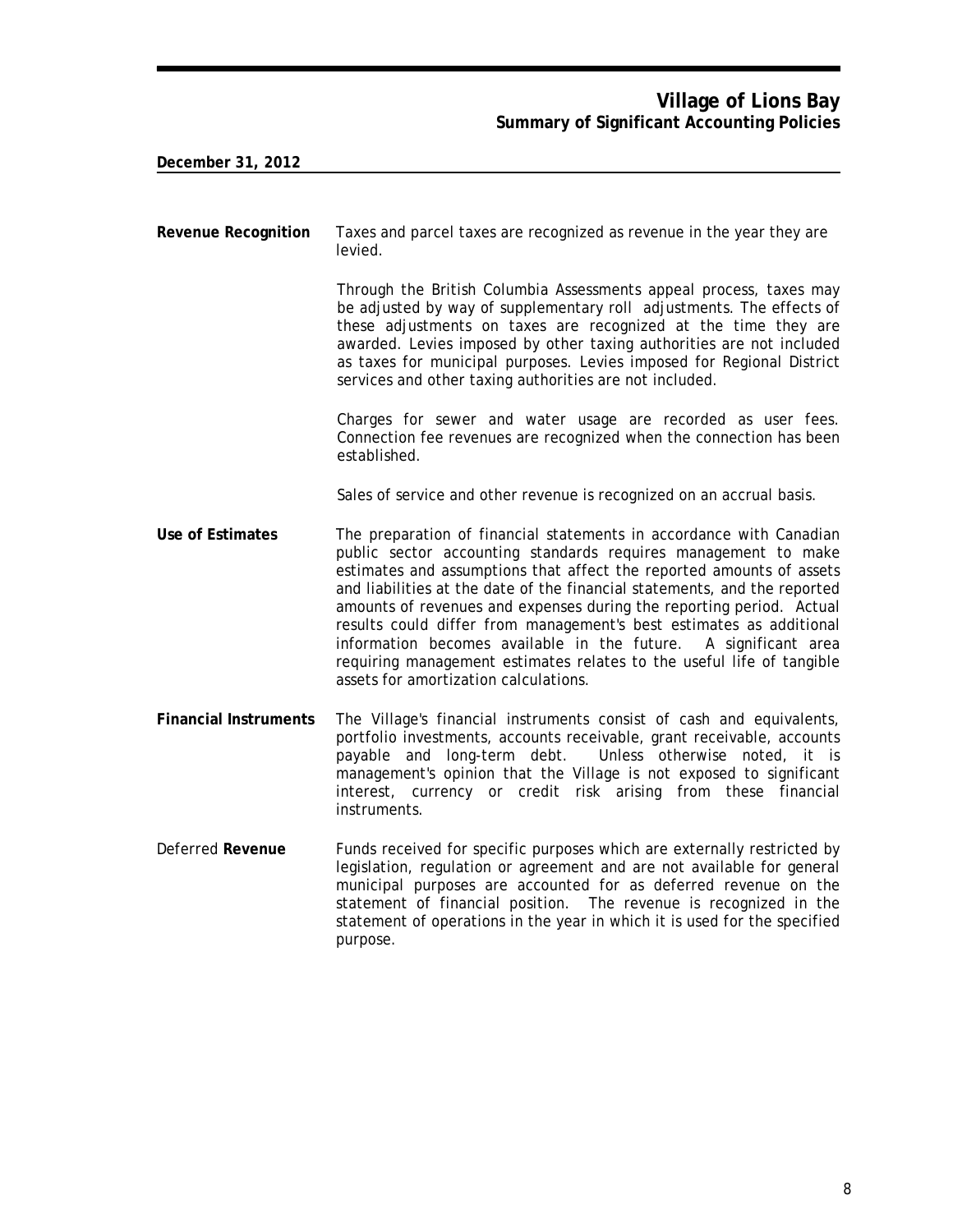### **1. Deferred Revenue**

Deferred revenue consists of a restricted cash donation in the amount of \$1,000 from The Horns Project Productions Ltd. for the beautification of The Village's garden and a deferred grant revenue in the amount of \$440,343 for the community centre renewal capital project with eligibility criteria not being fully met as at December 31, 2012.

## **2. Long term Debt**

Loan Authorization Bylaw No. 353 was adopted on January 20th, 2005 and gave approval for the Village to borrow up to \$250,000 to assist in providing water services to the specified area of Brunswick Beach whose owners had opted to finance their share of costs over twenty years through a local parcel tax. The interest rate is 5.1% and the debt matures in 2025. The balance outstanding under this bylaw at year-end was \$81,403 (2011 - \$85,601).

Loan Authorization Bylaw No. 401 and 374 were respectively adopted on June 2, 2008 and September 19, 2006 and gave approval for the Village to borrow up to \$800,000 and \$600,000 to assist in providing construction improvements to the water system servicing the Village of Lions Bay. The interest rate is 5.15% and the debt matures in 2028. The balance outstanding under the bylaws at year-end was \$1,207,557 (2011 - \$1,253,240).

Loan Authorization Bylaw No. 380 was adopted on September 19, 2006 and gave approval for the Village to borrow up to \$1,300,000 to assist in providing construction improvements to the Village of Lions Bay road system. In 2008, Council reduced the approved borrowing for the bylaw to \$500,000 and \$250,000 was borrowed. The interest rate is 5.15% and the debt matures in 2028. The balance outstanding under this bylaw at year-end was \$215,635 (2011 - \$223,793).

Payments in each of the next five years and on are as follows:

| 2013             | \$<br>60,706    |
|------------------|-----------------|
| 2014             | 60,841          |
| 2015             | 60,980          |
| 2016             | 61,122          |
| 2017             | 61,267          |
| 2018 and onwards | 1,199,678       |
|                  |                 |
|                  | \$<br>1,504,594 |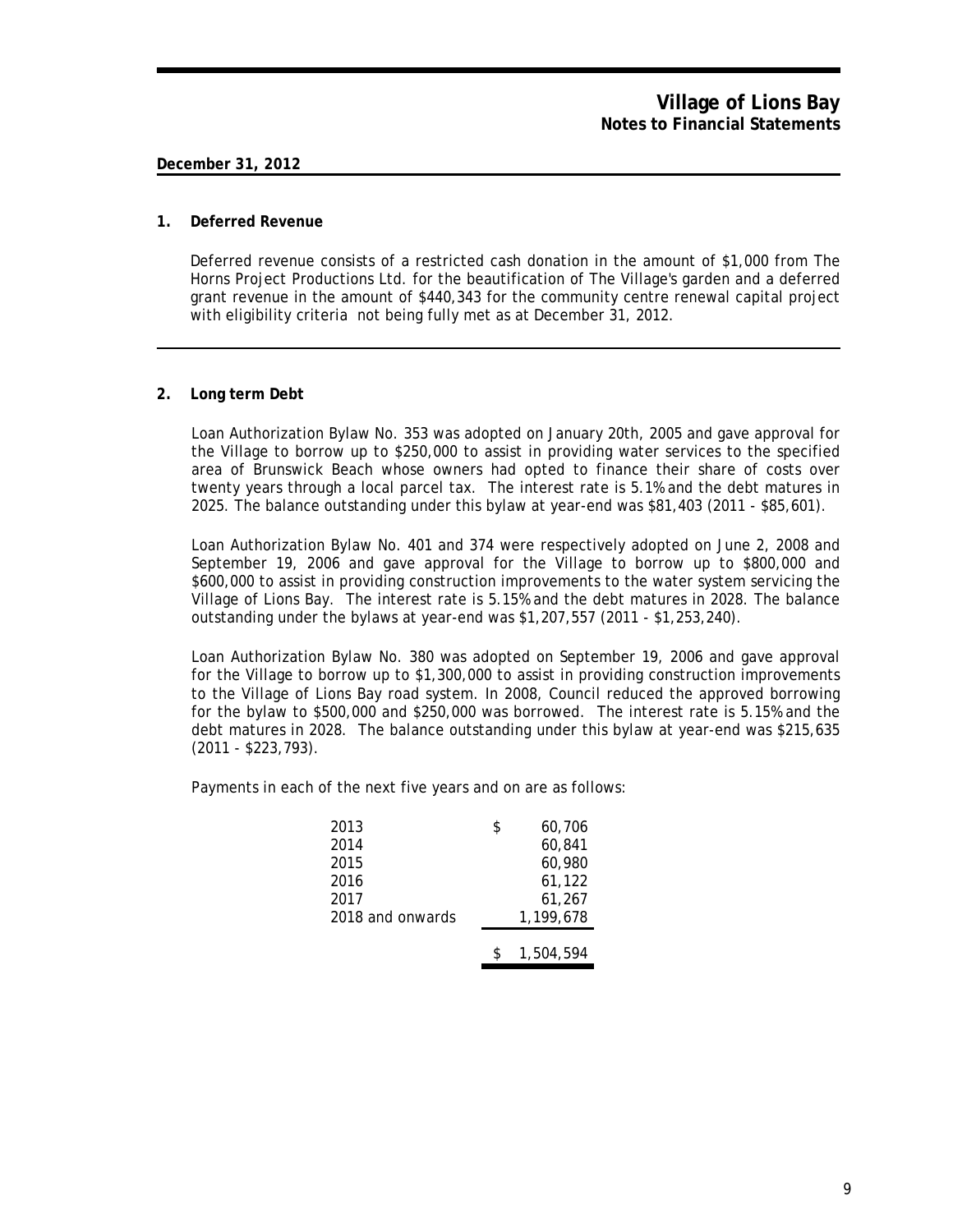## **3. Developer Deposits**

Bylaw 330 requires an applicant for certain building permits to pay a damage deposit of \$1,500 when the work is under \$50,000 and \$3,000 when the work is over \$50,000. The deposit less any costs incurred by the Village in restoring or replacing any damaged works or property will be returned to the applicant. The total cash on deposit of \$86,500 (2011 - \$91,000) has not been reported elsewhere in these financial statements because the deposits will be returned to the applicants. Any portion of these deposits used for replacing damaged works or property will be taken into income by the Village at such time.

## **4. Tangible Capital Assets**

|                                      |              |                             | 2012              | 2011              |
|--------------------------------------|--------------|-----------------------------|-------------------|-------------------|
|                                      | Cost         | Accumulated<br>Amortization | Net Book<br>Value | Net Book<br>Value |
|                                      |              |                             |                   |                   |
| Land                                 | \$11,150,183 | \$                          | $-$ \$11,150,183  | 11,150,183<br>\$  |
| Land improvements                    | 147,052      | 40,051                      | 107.001           | 108,671           |
| Work In progress - general           | 114,258      |                             | 114,258           |                   |
| Equipment - other                    | 1,527,517    | 711,400                     | 816,117           | 875,203           |
| <b>Buildings</b>                     | 1,351,952    | 767,318                     | 584,634           | 612,841           |
| <b>Engineering structures</b>        | 4,445,273    | 2,287,600                   | 2, 157, 673       | 2,273,040         |
| Water supply and distribution        | 6.702.429    | 1,992,705                   | 4,709,724         | 4.852.596         |
| Sewer collection and treatment       | 421,824      | 253,368                     | 168,456           | 190,065           |
| <b>Other Tangible Capital Assets</b> | 81,801       | 6,545                       | 75,256            | 76,892            |
|                                      | \$25,942,289 | 6,058,987<br>\$             | \$19,883,302      | 20,139,491<br>\$. |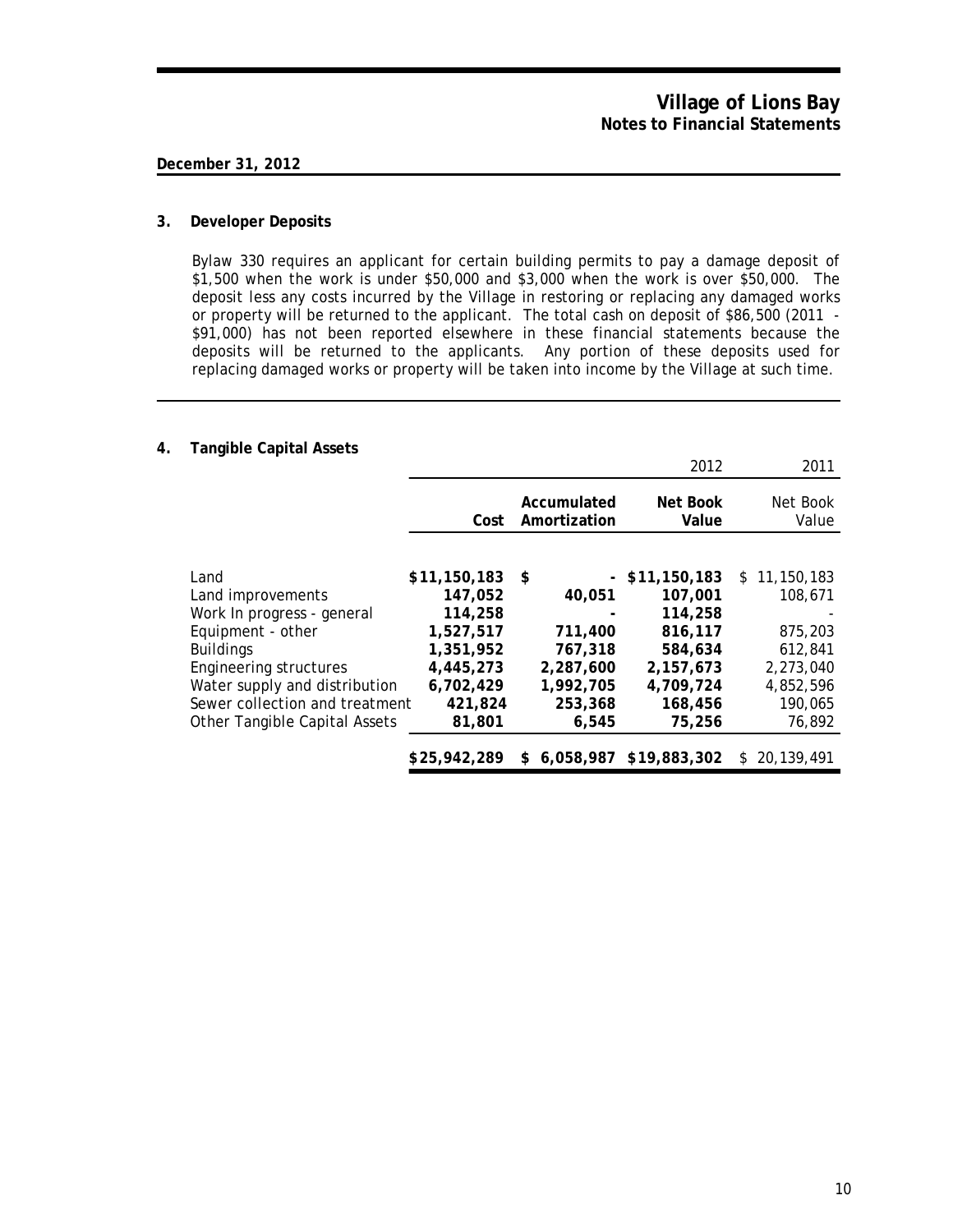#### **5. Taxation**

|                                                                                            | Actual<br>2012                 | <b>Fiscal Plan</b><br>2012     |    | Actual<br>2011                 |
|--------------------------------------------------------------------------------------------|--------------------------------|--------------------------------|----|--------------------------------|
| General purposes<br>Collections for other governments                                      | 1,082,576                      | \$                             | \$ | 1,049,532                      |
| School and RCMP - Province                                                                 | 882,536                        |                                |    | 966,065                        |
| Greater Vancouver Transportation Authority                                                 | 196,341                        |                                |    | 222,262                        |
| Municipal Finance Authority                                                                | 120                            |                                |    | 126                            |
| British Columbia Assessment Authority                                                      | 36,155                         |                                |    | 39,363                         |
|                                                                                            | 2, 197, 728                    |                                |    | 2,277,348                      |
| <b>Transfers</b>                                                                           |                                |                                |    |                                |
| <b>Regional District</b>                                                                   | 34,804                         |                                |    | 41,764                         |
| Province of British Columbia                                                               | 847,732                        |                                |    | 924,315                        |
| Greater Vancouver Transportation Authority                                                 | 196,341                        |                                |    | 222,350                        |
| Municipal Finance Authority                                                                | 120                            |                                |    | 126                            |
| British Columbia Assessment Authority                                                      | 36,155                         |                                |    | 39,379                         |
|                                                                                            | 1,115,152                      |                                |    | 1,227,934                      |
| Available for general purposes<br>Water utility parcel taxes<br>Sewer utility parcel taxes | 1,082,576<br>203,670<br>19,000 | 1,073,302<br>203,670<br>19,000 |    | 1,049,414<br>203,670<br>19,000 |
|                                                                                            | 1,305,246                      | \$<br>1,295,972                | S  | 1,272,084                      |

#### **6. Contingent Liabilities and Commitments**

- (a) The Village is responsible as a member of the Greater Vancouver Regional District for its portion of any operating deficits or capital debt related to functions in which it participates.
- (b) The Village partially insures itself through the Municipal Insurance Association of British Columbia. Should the Association pay out claims in excess of premiums received, it is possible that the Village along with the other participants, would be required to contribute towards the deficit.
- (c) The Village may be subject to litigation in regard to employment matters. In addition, the Village is from time to time involved in other lawsuits. The Village vigorously defends any such claims. At December 31, 2012 there is not sufficient information available to allow the Village to make a reasonable estimate of the potential for loss, if any, resulting from outstanding matters. Accordingly, these financial statements contain no provision for such amounts. Amounts will be recorded in the financial statements in the period in which additional information becomes available that allows a reasonable estimate to be made.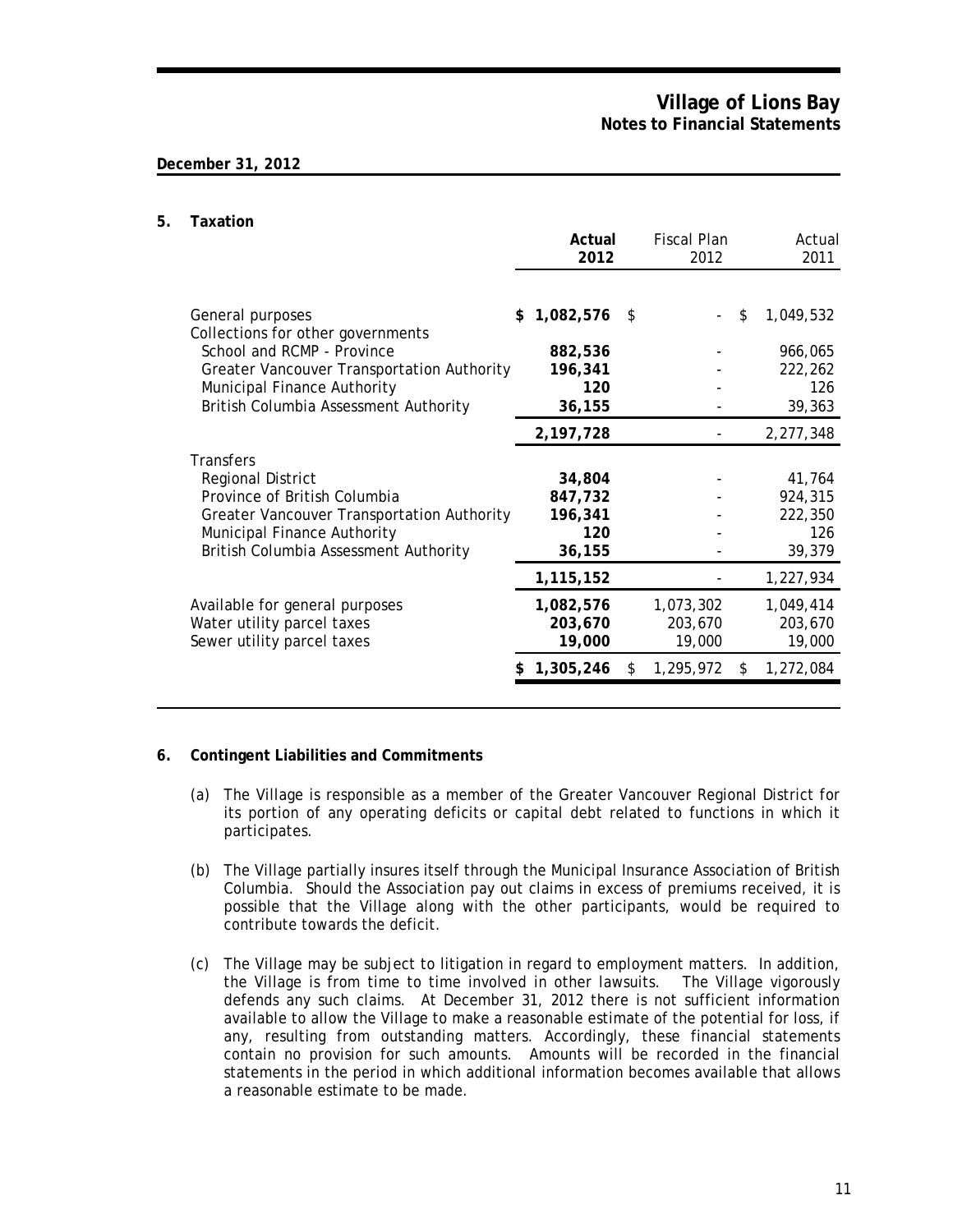# **Village of Lions Bay Notes to Financial Statements**

 $2012$ 

### **December 31, 2012**

## **7. Fiscal Plan**

Fiscal plan amounts represent the Financial Plan By-Law adopted by Council on May 7, 2012 with estimates for items treated differently under PSAB accounting.

The Financial Plan anticipated use of surpluses accumulated in previous years to balance against current year expenditures in excess of current year revenues. In addition, the Financial Plan anticipated capital expenditures rather than amortization expense and repayment of debt during the year.

The following shows how these amounts were combined:

| 20 D       |
|------------|
| \$         |
|            |
| 832,963    |
| 128,773    |
|            |
| (173, 196) |
| 788,540    |
|            |

#### **8. Pension Plan**

The Village and its employees contribute to the Municipal Pension Plan (the "Plan"), a jointly-trusteed pension plan. The Plan's Board of Trustees, representing plan members and employers, is responsible for overseeing the management of the Plan, including investment of the assets and administration of the benefits. The pension plan is a multi-employer contributory pension plan. Basic pension benefits provided are based on a formula. The Plan has about 176,000 active members and approximately 67,000 retired members. Active members include approximately 35,000 contributors from local governments.

Every three years an actuarial valuation is performed to assess the financial position of the Plan and the adequacy of Plan funding. The most recent valuation as at December 31, 2009 indicates a unfunded liability of \$1,024 million for basic pension benefits. The next valuation will be as at December 31, 2012 with results available in 2013. As of May 1, 2013, the results have not been released. The actuary does not attribute portions of the unfunded liability to individual employers. The Village paid \$25,502 (2011 - \$35,213) for employer contributions to the plan in the year ended December 31, 2012 while employee contributions totaled \$22,063 (2011 - \$32,671).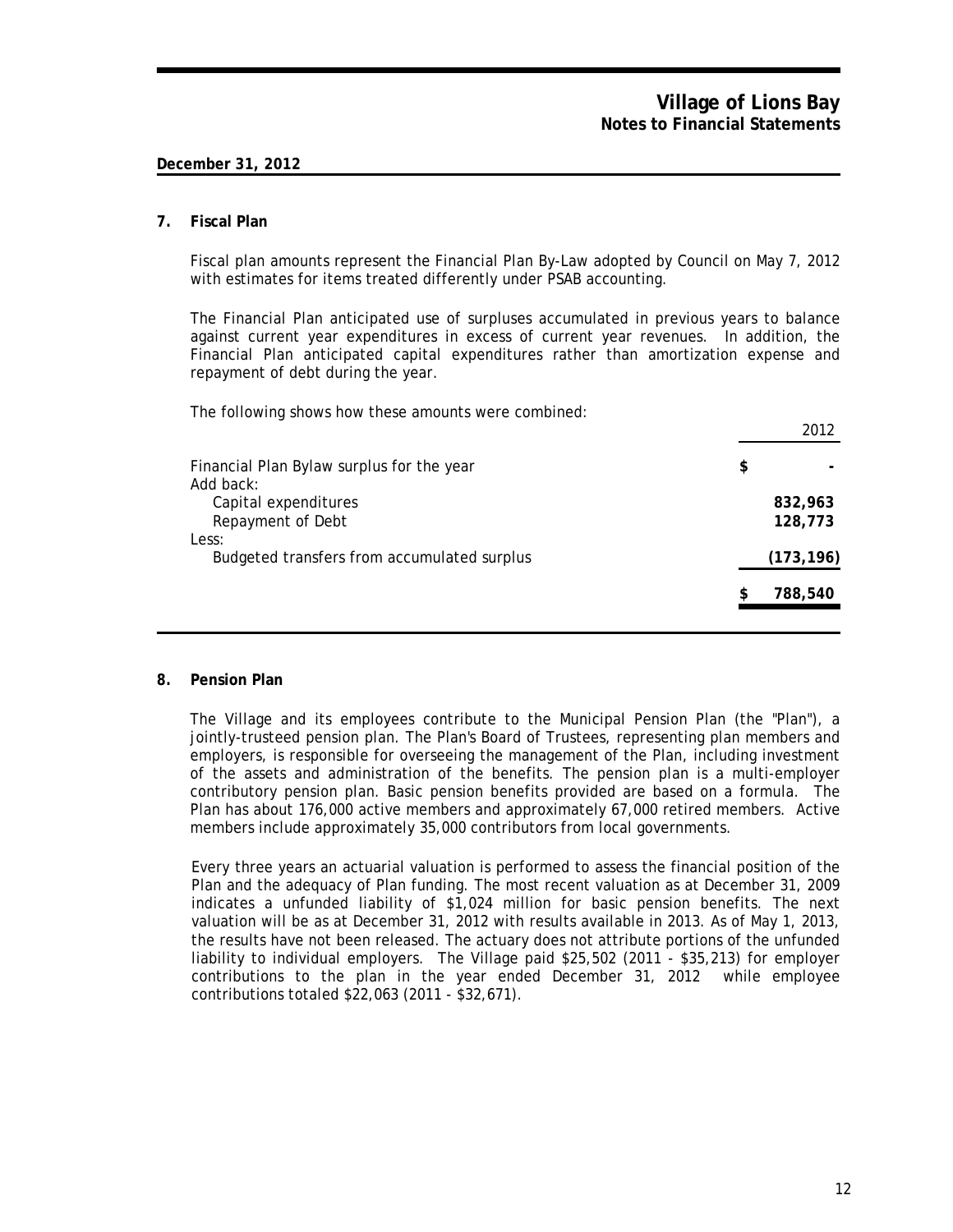## **9. Subsequent Events**

On April 3, 2012 the Village entered into a Sale and Purchase Agreement with a third party for the disposal of a parcel of its land held under the title No. BB4054098 for a sales price of \$48,000. The title of the land was transferred to the third party on January 25, 2013.

## **10. Accumulated Surplus**

The components of accumulated surplus are as follows:

|                                                                              | 2012                                              | 2011               |
|------------------------------------------------------------------------------|---------------------------------------------------|--------------------|
| Invested in tangible capital assets<br>Reserve funds<br>Unrestricted amounts | $$18,492,966$ $$18,576,858$<br>464,109<br>674.676 | 571,227<br>275,419 |
|                                                                              | \$19,631,751                                      | 19,423,504         |

The decrease in reserve funds in the current year of \$107,118 is the result of \$114,258 of the reserves being used for the community centre renewal capital cost in 2012 with the balance of \$7,140 representing interest credited to reserve funds for the year.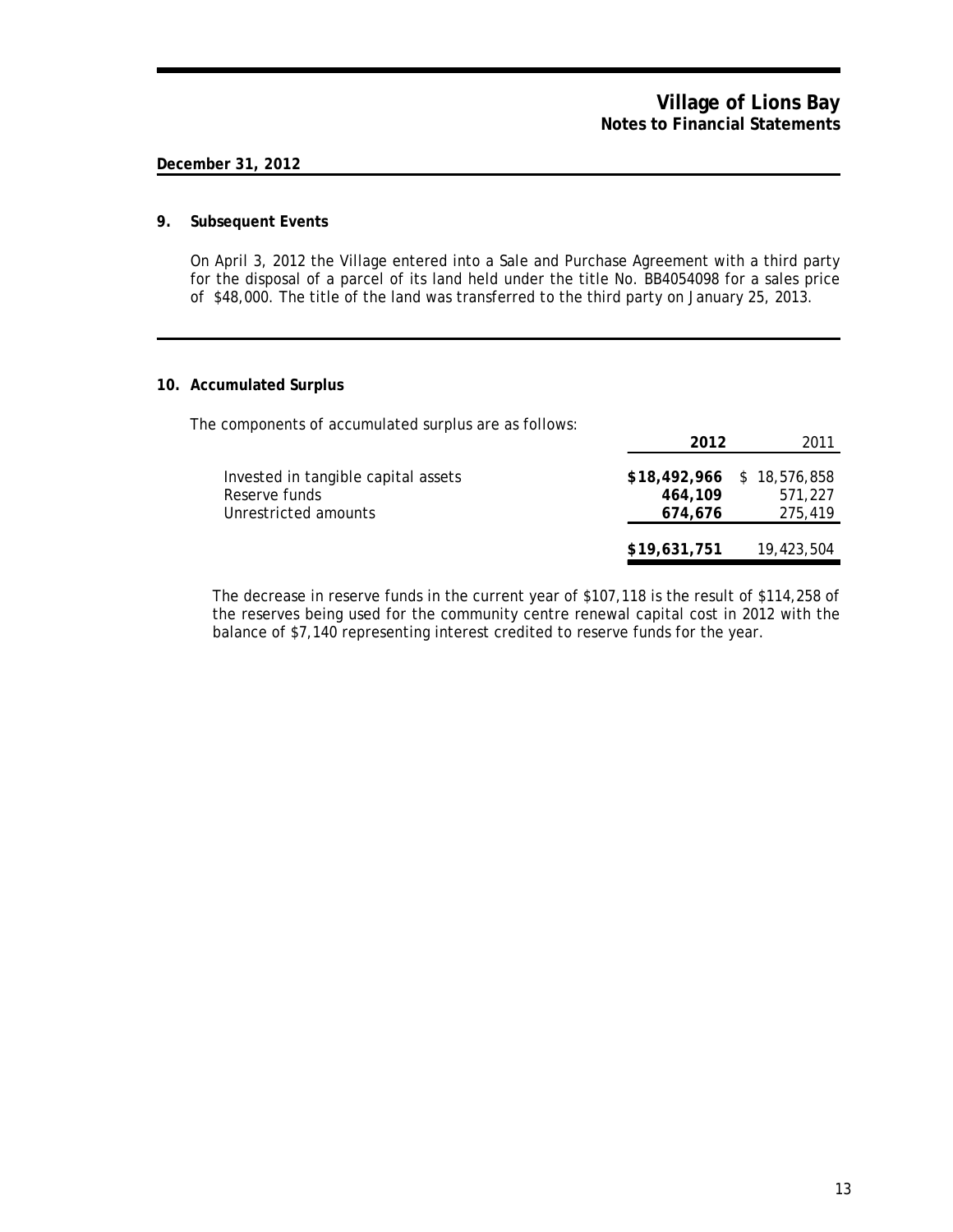## **Village of Lions Bay Schedule 1 - Statement of Operations by Segment**

# **For the year ended December 31, 2012**

|                                                                                                                                                     | Government<br>Services |                               | Protective<br>Services |                                              | Transportation |                                                      | Environment<br>Heath<br>Services |                                     | Recreational<br>and Cultural<br>Services |                                           | Fiscal<br>Services |                                                                                            | Water<br>Utility |                               | Sewer<br>Utility |                         | Unallocated                                          | 2012<br>Actual                                                 | 2012<br>Fiscal Plan                                                |
|-----------------------------------------------------------------------------------------------------------------------------------------------------|------------------------|-------------------------------|------------------------|----------------------------------------------|----------------|------------------------------------------------------|----------------------------------|-------------------------------------|------------------------------------------|-------------------------------------------|--------------------|--------------------------------------------------------------------------------------------|------------------|-------------------------------|------------------|-------------------------|------------------------------------------------------|----------------------------------------------------------------|--------------------------------------------------------------------|
| Revenues<br>General taxes<br>Utility charges<br>Government grants - Federal<br>Government grants - Provincial<br>Sales of services<br>Other revenue | \$                     | 15,279                        | -S                     | $\overline{\phantom{a}}$<br>23,639<br>47,797 | \$             | $\sim$<br>$\overline{\phantom{a}}$<br>$\overline{a}$ | \$                               | $\overline{\phantom{a}}$<br>214,573 | $\mathbf{\hat{S}}$                       | $\overline{\phantom{a}}$<br>850<br>32,150 | <sup>\$</sup>      | $\overline{\phantom{a}}$<br>$\overline{\phantom{a}}$<br>$\overline{\phantom{a}}$<br>65,269 |                  | 203,670<br>320,914            | \$               | 19,000<br>32,400        | \$1,082,576<br>421,067<br>4,311                      | \$1,305,246<br>353,314<br>850<br>444,706<br>251,034<br>128,345 | 1,295,972<br>\$<br>353,914<br>850<br>761,417<br>257,039<br>198,640 |
|                                                                                                                                                     |                        | 15,279                        |                        | 71,436                                       |                | $\overline{\phantom{a}}$                             |                                  | 214,573                             |                                          | 33,000                                    |                    | 65,269                                                                                     |                  | 524,584                       |                  | 51,400                  | 1,507,954                                            | 2,483,495                                                      | 2,867,832                                                          |
| Expenses<br>Operating<br>Goods and services<br>Labour<br>Amortization                                                                               |                        | 206,267<br>264,560<br>286,274 |                        | 210,142<br>23,641                            |                | 127,968<br>265,939                                   |                                  | 184,099<br>4,500                    |                                          | 62,056<br>50,345                          |                    | $\overline{\phantom{a}}$<br>$\overline{\phantom{a}}$                                       |                  | 211,992<br>108,495<br>142,871 |                  | 10,765<br>231<br>21,609 | $\overline{\phantom{a}}$<br>$\overline{\phantom{a}}$ | 1,013,289<br>717,711<br>450,754                                | 1,279,509<br>799,783<br>$\overline{\phantom{a}}$                   |
| Interest                                                                                                                                            |                        | 757,101                       |                        | 233,783                                      |                | 393,907                                              |                                  | 188,599                             |                                          | 112,401                                   |                    | $\overline{\phantom{a}}$                                                                   |                  | 463,358                       |                  | 32,605                  | 93,494                                               | 2,181,754<br>93,494                                            | 2,079,292                                                          |
| Excess (deficiency) in<br>revenues over expenses                                                                                                    | \$                     | 757,101<br>(741, 822)         |                        | 233,783<br>(162, 347)                        |                | 393,907<br>(393, 907)                                | -S                               | 188,599<br>25,974                   | \$                                       | 112,401<br>(79, 401)                      |                    | $\overline{\phantom{a}}$<br>65,269                                                         | \$               | 463,358<br>61,226             | \$               | 32,605<br>18,795        | 93,494<br>\$1,414,460                                | 2,275,248<br>208,247<br>\$                                     | 2,079,292<br>788,540<br>\$                                         |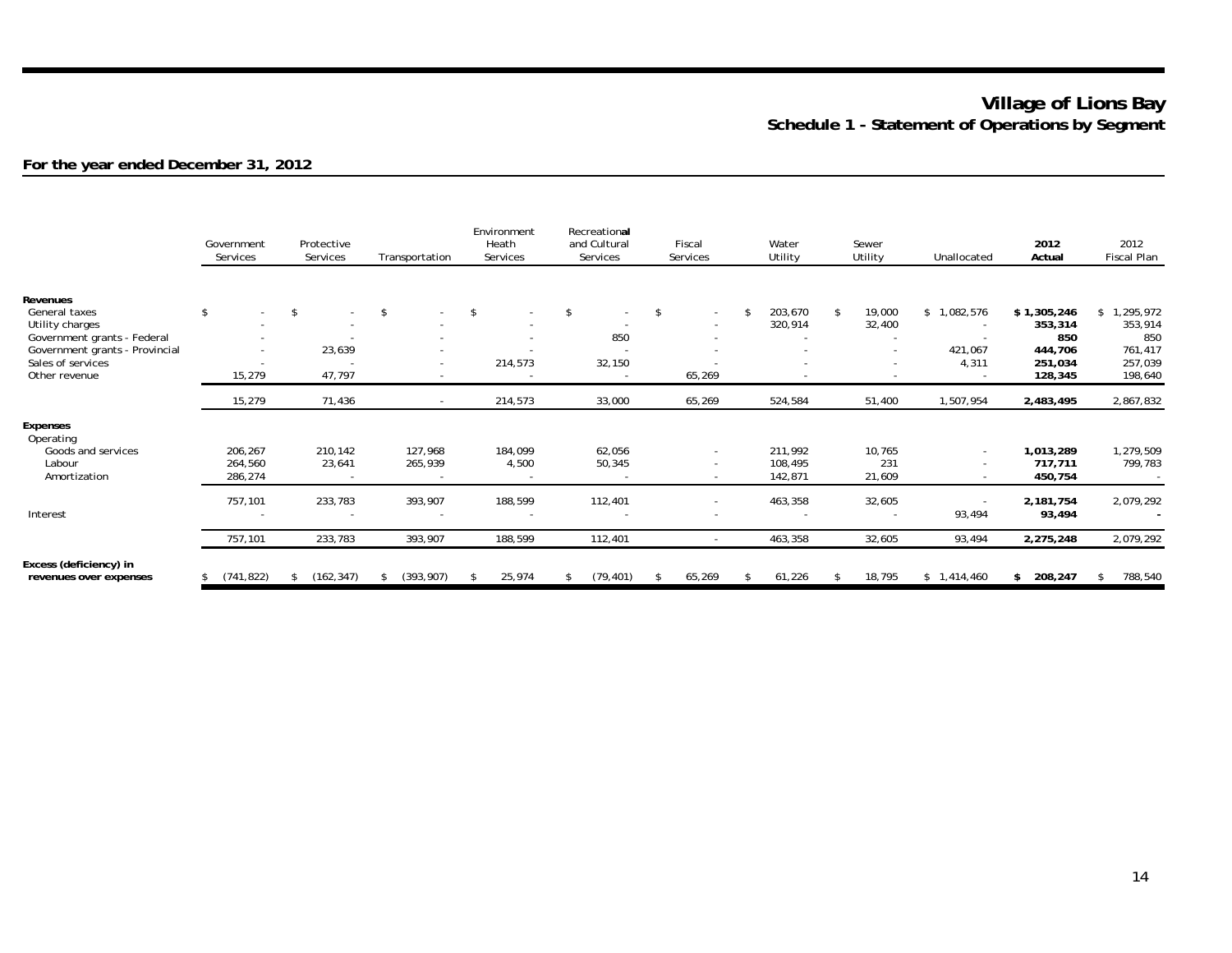# **Village of Lions Bay Schedule 2 - General Departmental Expenses**

| For the year ended December 31          | 2012<br>Actual | 2012<br><b>Fiscal Plan</b> | 2011<br>Actual  |
|-----------------------------------------|----------------|----------------------------|-----------------|
|                                         |                | (Note 7)                   |                 |
| <b>General Government</b>               |                |                            |                 |
| Administrative and financial management | \$<br>350,630  | \$                         | \$<br>350,809   |
| Professional fees                       | 86,676         |                            | 61,813          |
| Insurance                               | 30,265         |                            | 30,257          |
| <b>Workers' Compensation</b>            | 4,537          |                            | 4,917           |
|                                         | 472,108        | 512,039                    | 447,796         |
| <b>Protective Services</b>              |                |                            |                 |
| Fire protection                         | 193,584        |                            | 170,468         |
| <b>Building inspection</b>              | 19,086         |                            | 17,238          |
| Bylaw enforcement and dog control       | 10,424         |                            | 19,188          |
| <b>Emergency social services</b>        | 9,740          |                            | 10,324          |
|                                         | 232,834        | 222,150                    | 217,218         |
| Transportation                          |                |                            |                 |
| Supplies and equipment operation        | 59,171         |                            | 76,764          |
| Works yard and shop                     | 311,795        |                            | 346,809         |
| Road maintenance                        | 22,942         |                            | 90,373          |
|                                         | 393,908        | 493,946                    | 513,946         |
| <b>Environmental Health Services</b>    |                |                            |                 |
| Garbage, waste and recycling            | 188,920        | 214,918                    | 220,315         |
| <b>Recreation and Cultural Services</b> |                |                            |                 |
| General                                 | 55,805         |                            | 87,302          |
| Programs                                | 27,648         |                            | 22,861          |
| Community complex                       | 16,042         |                            | 18,663          |
| Library                                 | 1,849          |                            | 1,729           |
| Landscaping                             | 9,613          |                            | 29,892          |
| <b>Cultural Events</b>                  | 790            |                            | 3,437           |
|                                         | 111,747        | 214,901                    | 163,884         |
| Total general departmental expenses     | \$1,399,517    | \$<br>1,657,954            | \$<br>1,563,159 |